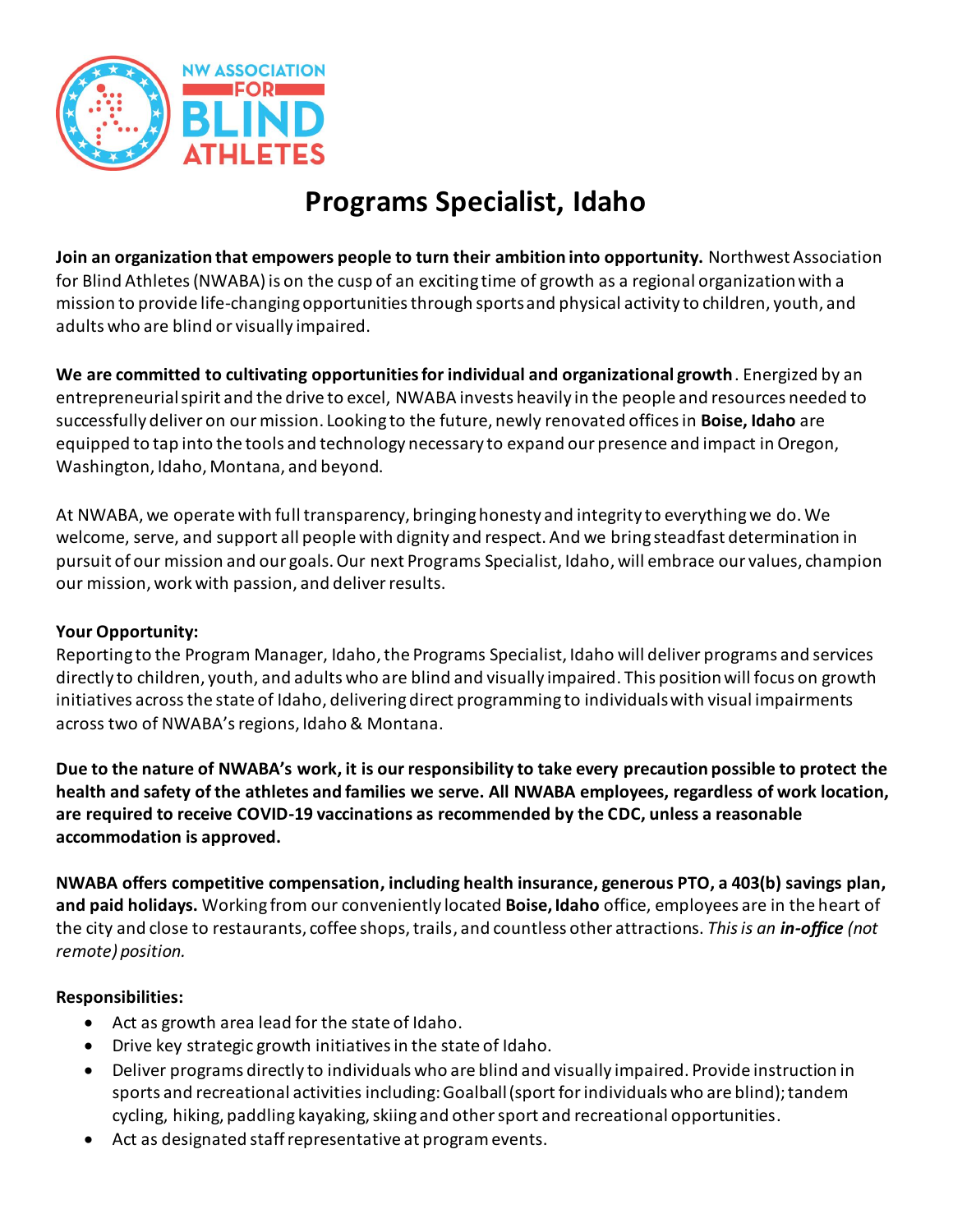- Assist with all aspects of event planning as assigned by the Idaho Program Manager or designee including: coordination of facilities use, vehicles, volunteers and equipment in support of program events.
- Drive the organization's vehicle(s) to support the delivery of programs.
- Assist with the maintenance of sports equipment including tandem cycles, kayaks, etc. as needed.
- Track program registrations and follow-up with athletes, volunteers, families, and teachers as needed.
- Provide excellent customer service to athletes, volunteers and partner agencies.
- Assist with database to ensure that all information is accurate and up-to-date.
- Provide excellent customer service to athletes, volunteers and partner agencies.
- Other duties as assigned by the Idaho Program Manager or designee.

## **Desired Knowledge, Skills and Abilities:**

- Bachelor's degree or higher in education, adaptive recreation or commensurate experience.
- Experience and passion forleading sports and recreational programs (tandem cycling, hiking, water sports, etc.)
- Experience working with individuals with visual impairments is desired, but not required.
- Thrives in a fast-paced, highly entrepreneurial, and collaborative environment.
- Experience working with database software.
- Embraces strategic and annual planning and contributesto successful execution of the plans.
- Ability to travel approximately 40-50% of time throughout our service area (WA, OR, ID and MT).
- Demonstrated initiative and self-direction.
- Demonstrates excellent oral and written communication skills.
- Ability to lift and carry up to 50 lbs. including tandem bikes, kayaks and other adaptive sports equipment on a regular basis.
- Ability to work a flexible schedule including regular evenings and weekends throughout the year.
- Must possess a valid state-issued driver's license.
- Current First Aid card and CPR training (or willingness to obtain within 90 days).
- Ability to pass a background check, including MVR.

## **Compensation:**

- Compensation is commensurate with experience and education.
- This is a full-time, exempt position.
- Salary \$48,000 \$51,000

## **Application Instructions:**

*For consideration, please send all of the following to:* [psid@tjandassociates.com](mailto:psid@tjandassociates.com)

- *1. Your résumé*
- *2. A cover letter and*
- *3. Three or more professional references.*

## **Please direct all questions to the email address listed above.**

*In your cover letter, please share the following:* 

*Why are you a great fit for this position? What might set you apart from other candidates?*